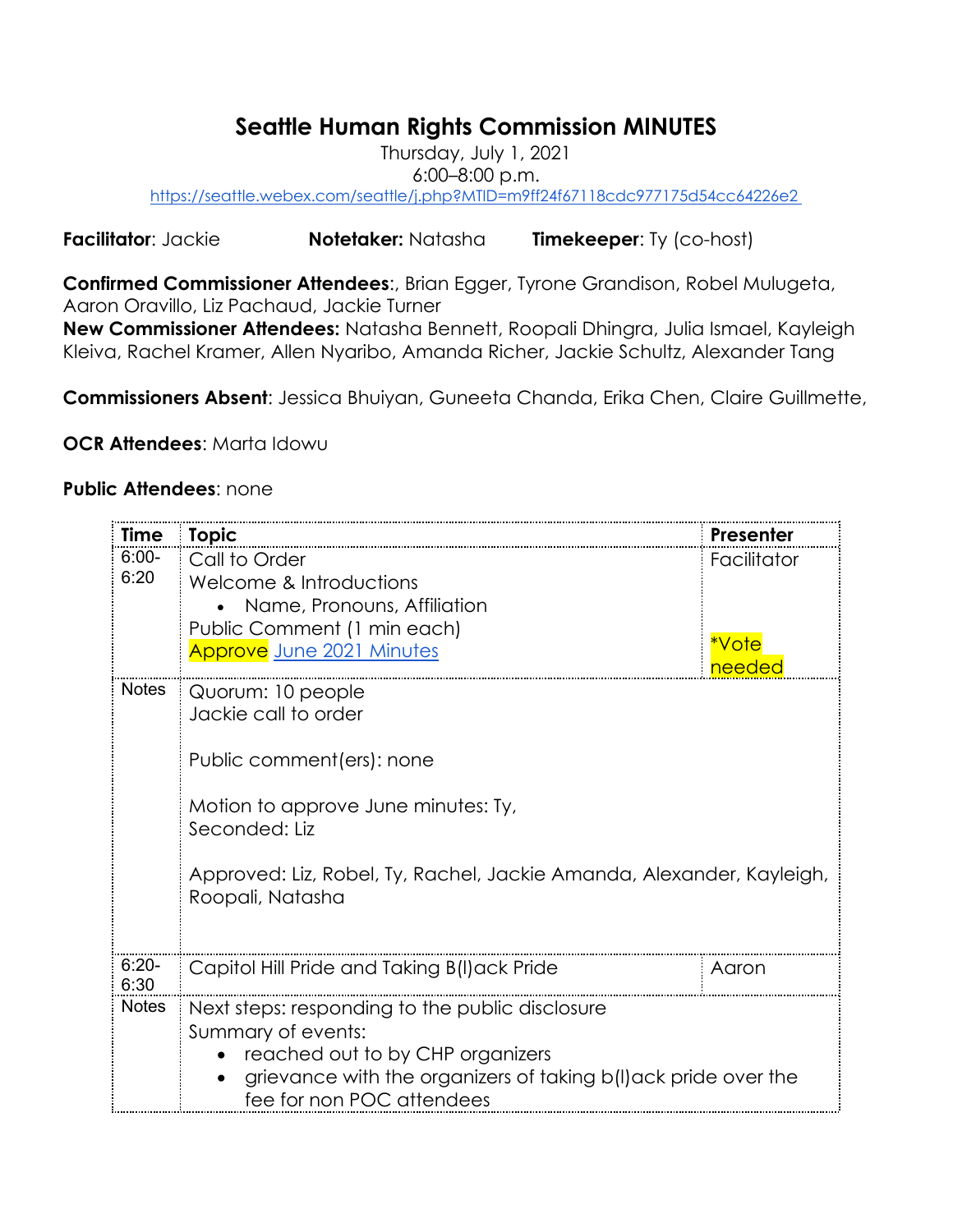|                 | to our understanding: CHP didn't reach out directly to Taking<br>$\bullet$<br><b>B(L)ack Pride</b><br>SHRC responded with the letter, and posted to public for<br>transparency<br>Led to a distortion of the media outlets<br>$\bullet$<br>Emails came into the leadership team, letters that were not<br>complementary<br>TBP took place as planned without incident<br>$\bullet$<br>CHP took place without incident (though smaller footprint)                                                                                                         |        |  |  |
|-----------------|----------------------------------------------------------------------------------------------------------------------------------------------------------------------------------------------------------------------------------------------------------------------------------------------------------------------------------------------------------------------------------------------------------------------------------------------------------------------------------------------------------------------------------------------------------|--------|--|--|
|                 | Public disclosure request at the same time the article appeared in Fox<br>News and Daily Mail<br>In process<br>Leadership team is working through what needs to be done to<br>$\bullet$<br>comply with the request<br>Leadership will contact commissioners recording what needs to<br>be disclosed and by whom                                                                                                                                                                                                                                          |        |  |  |
| $6:30-$<br>6:40 | City Response to Cooling Centers & SHRC's role in                                                                                                                                                                                                                                                                                                                                                                                                                                                                                                        | Jackie |  |  |
| <b>Notes</b>    | advising for the rest of the summer and future years<br>What is the role SHRC should have throughout the rest of the summer?<br>Cooling centers weren't accessible to all:<br>Some not LGBTQ friendly<br>Some were not fully open<br>$\bullet$<br>Some required to be a paying customer<br>$\bullet$<br>Mobile cooling centers were not sufficient (isn't feasible for folks<br>to leave an encampment)                                                                                                                                                  |        |  |  |
|                 | What do we want to recommend as a commission? (What part can<br>we play)                                                                                                                                                                                                                                                                                                                                                                                                                                                                                 |        |  |  |
|                 | Ensure the city is prioritizing equal and fair access, focusing on<br>vulnerable and underserved communities<br>Consider contacting the mayor's office ahead of time to detail<br>$\bullet$<br>community interventions for breathable spaces (fires), cool<br>environment-build transparency<br>Encourage that considerations around heat, to apply to<br>air conditioners, air filtration<br>Action Item: Allan, Amanda, Roopali, Robel to draft a letter to<br>city council and mayor with recommendations--- amplify the<br>community recommendations |        |  |  |
| $6:40-$<br>7:00 | <b>Ongoing Work Updates</b><br>Leadership<br>Communications                                                                                                                                                                                                                                                                                                                                                                                                                                                                                              | All    |  |  |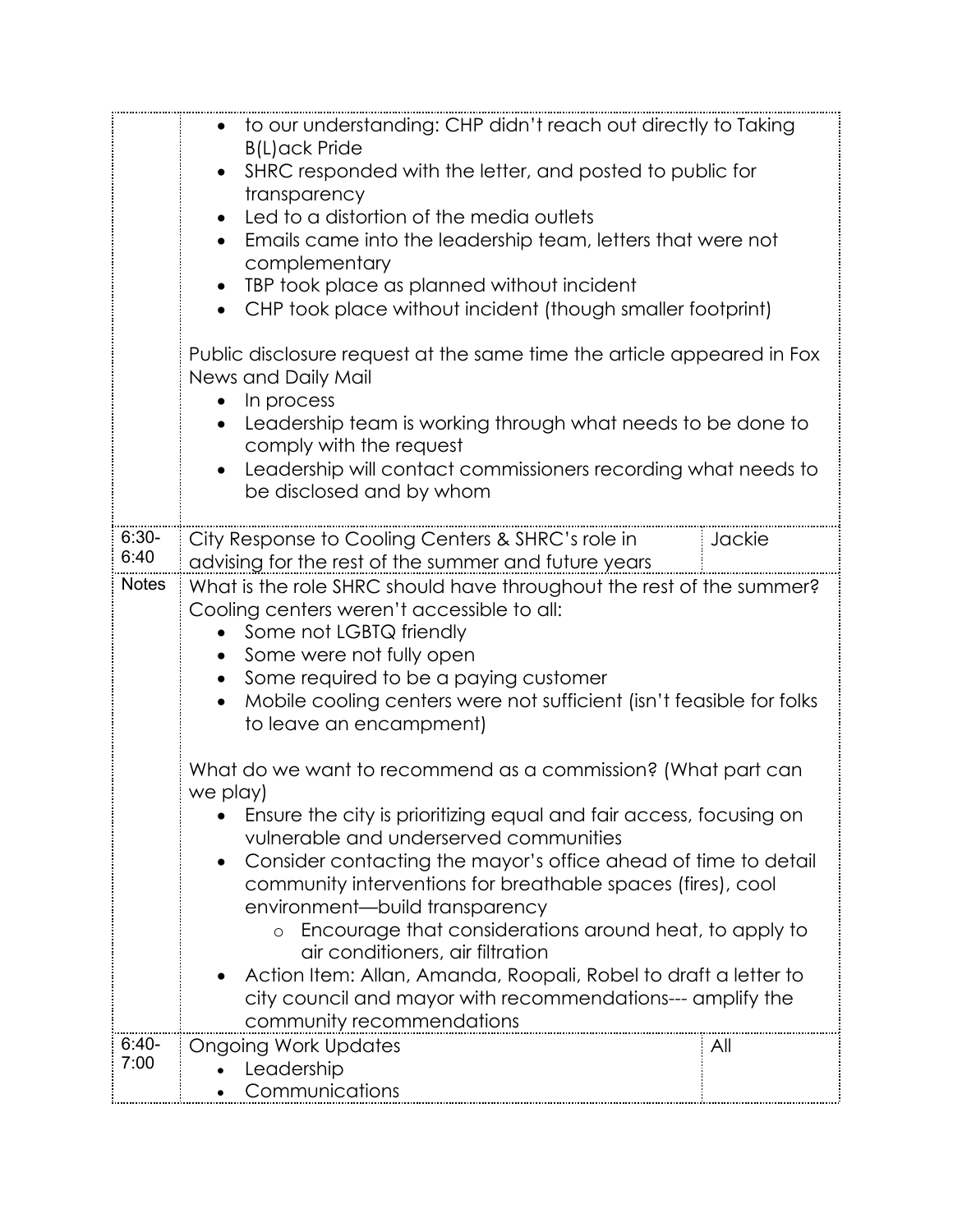|              | Events                                                                                                      |     |  |  |  |
|--------------|-------------------------------------------------------------------------------------------------------------|-----|--|--|--|
|              | Human Rights Day: Dec 9, 2021<br>$\circ$                                                                    |     |  |  |  |
|              | Appeals                                                                                                     |     |  |  |  |
|              | Appeals Training: August 5                                                                                  |     |  |  |  |
|              | OCR processes (review in Sept)                                                                              |     |  |  |  |
| <b>Notes</b> | Leadership:                                                                                                 |     |  |  |  |
|              | Working through disclosure request                                                                          |     |  |  |  |
|              | Reminder that the August meeting is the one with Appeals                                                    |     |  |  |  |
|              | Training                                                                                                    |     |  |  |  |
|              | Communications:                                                                                             |     |  |  |  |
|              | Ignore feedback from public letter                                                                          |     |  |  |  |
|              | Events:                                                                                                     |     |  |  |  |
|              | • Looking for volunteers to lead HR Day 2021 planning                                                       |     |  |  |  |
|              | Kayleigh, Rachel, Jackie Schultz, Alex<br>$\circ$                                                           |     |  |  |  |
|              | Jessica and Marta to start the process                                                                      |     |  |  |  |
|              | Appeals Process: Aug 5                                                                                      |     |  |  |  |
|              | Everyone to take the training to expand people who can                                                      |     |  |  |  |
|              | participate in the process                                                                                  |     |  |  |  |
|              | OCR training in September                                                                                   |     |  |  |  |
|              | Fill gaps in training                                                                                       |     |  |  |  |
|              | Experience of utilizing the training                                                                        |     |  |  |  |
|              | Public records request regarding a recent appeals hearing<br>Considerations for which sensitive information |     |  |  |  |
| $7:00-$      | 2021 Work Plan Draft Check In                                                                               | All |  |  |  |
| 7:40         | Candidate Forums (5-comm)                                                                                   |     |  |  |  |
|              | Onboarding                                                                                                  |     |  |  |  |
| <b>Notes</b> | Candidate forum:                                                                                            |     |  |  |  |
|              | 4 sessions planned, city attorney, 2 city council, mayoral                                                  |     |  |  |  |
|              | For the primary—each commission will have 1-2 questions to be                                               |     |  |  |  |
|              | asked on the candidates                                                                                     |     |  |  |  |
|              | Publicize the events with link:                                                                             |     |  |  |  |
|              | https://linktr.ee/seattlehumanrights                                                                        |     |  |  |  |
|              |                                                                                                             |     |  |  |  |
|              | Onboarding:                                                                                                 |     |  |  |  |
|              | <b>Body of advisors</b>                                                                                     |     |  |  |  |
|              | Why there is a need for recommendations/ call for votes                                                     |     |  |  |  |
|              | to approve perspectives and points of view to share with                                                    |     |  |  |  |
|              | the city and/or the public                                                                                  |     |  |  |  |
|              | A resource to the community-                                                                                |     |  |  |  |
|              | Connected with people of the community with specific                                                        |     |  |  |  |
|              | interest and knowledge—there's an expectation to                                                            |     |  |  |  |
|              | contribute                                                                                                  |     |  |  |  |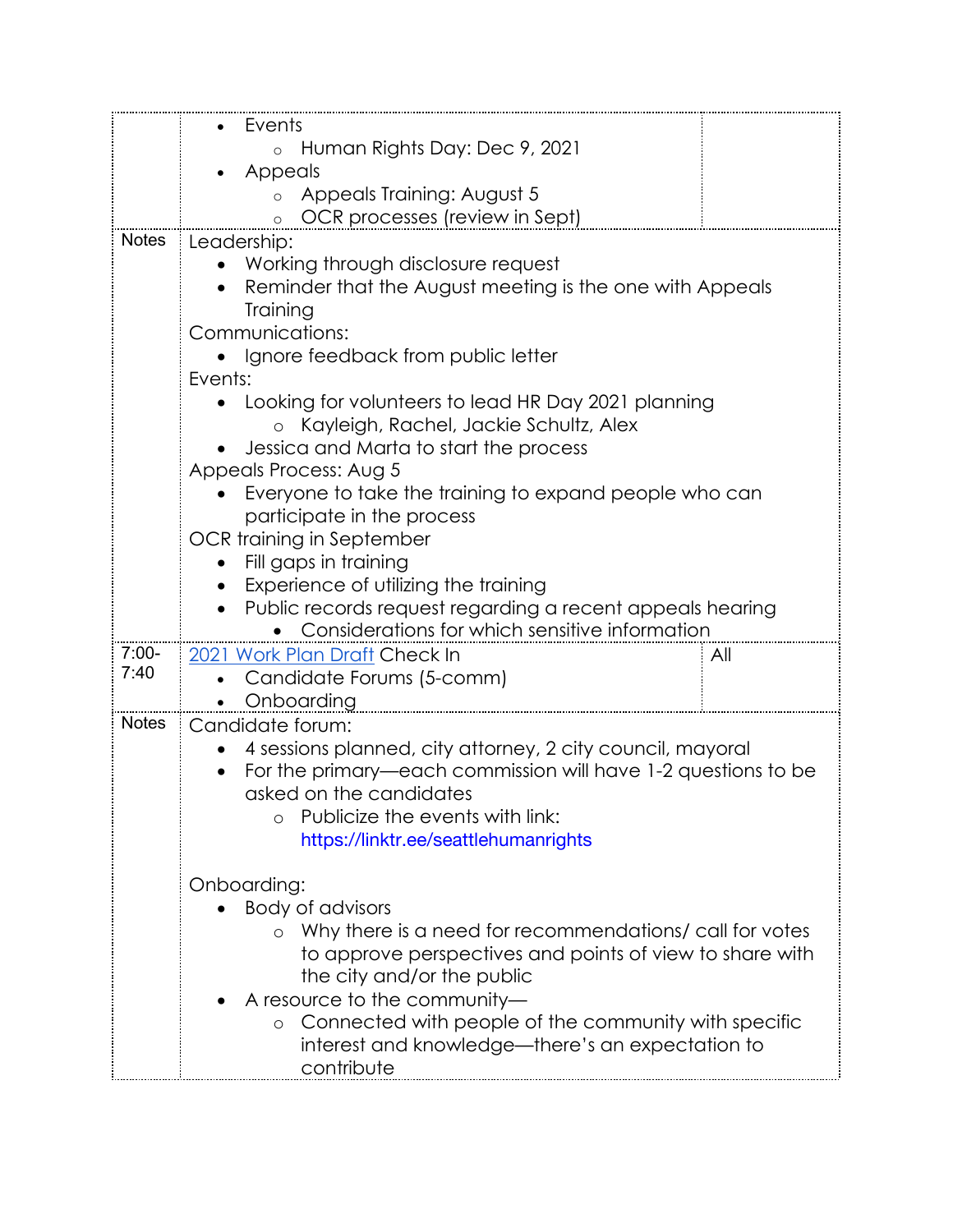|         | Voices of new commissioners is welcome and<br>$\circ$<br>encouraged                 |  |  |
|---------|-------------------------------------------------------------------------------------|--|--|
|         | Guided by the UDHR—City of Seattle is a Human Rights City                           |  |  |
|         | Ensure that the city is following through on those human                            |  |  |
|         | rights commitments                                                                  |  |  |
|         | Legal process                                                                       |  |  |
|         | o OPMA, ADA, RSJI                                                                   |  |  |
|         | <b>Task Forces</b>                                                                  |  |  |
|         | o Can also be a member of the public                                                |  |  |
|         | Issue areas: Homelessness, Human Trafficking, Criminal<br>$\circ$<br>Justice        |  |  |
|         | Goal is to stay in touch with community members<br>$\circ$                          |  |  |
|         | Committees                                                                          |  |  |
|         | Appeals<br>$\circ$                                                                  |  |  |
|         | Communications<br>$\Omega$                                                          |  |  |
|         | Events<br>O                                                                         |  |  |
|         | Leadership Team: Co-Chairs (2-3), Appeals Lead                                      |  |  |
|         | Plans meetings<br>$\circ$                                                           |  |  |
|         | Interface with the other commissions<br>$\circ$                                     |  |  |
|         | More visibility with council members<br>$\circ$<br>Commission develops a work plan: |  |  |
|         | Early this year the focus was on recruiting<br>$\circ$                              |  |  |
|         | Focused on new pathways for the rest of the year<br>$\circ$                         |  |  |
|         | Building stronger relations across the city<br>$\circ$                              |  |  |
|         | Human rights day planning<br>$\circ$                                                |  |  |
|         | <b>Typical year</b>                                                                 |  |  |
|         | Q1- Begins with a retreat at OCR to prepare the work plan<br>$\circ$                |  |  |
|         | Workplan gets published on the website, a 1-slide                                   |  |  |
|         | presentation to city council                                                        |  |  |
|         | Q2- Budget review (of the city)<br>O                                                |  |  |
|         | This year broadly around policing                                                   |  |  |
|         | Q3- Get engaged commissioners begin                                                 |  |  |
|         | Q4- Human rights day<br>$\circ$                                                     |  |  |
| $7:40-$ | <b>SOCR Updates</b><br>Marta Idowu                                                  |  |  |
| 7:50    | <b>5-Commission Updates</b>                                                         |  |  |
|         | Healthy budget for Human Rights Day-\$32,000                                        |  |  |
|         | Application in Town Hall for 12/9/21                                                |  |  |
|         | New commissioners- packet of information with onboarding                            |  |  |
|         | materials (is there anyone who still needs materials?)                              |  |  |
|         | Process for 10 commissioners-                                                       |  |  |
|         | o Aug 17 is when the SHRC new appointments                                          |  |  |